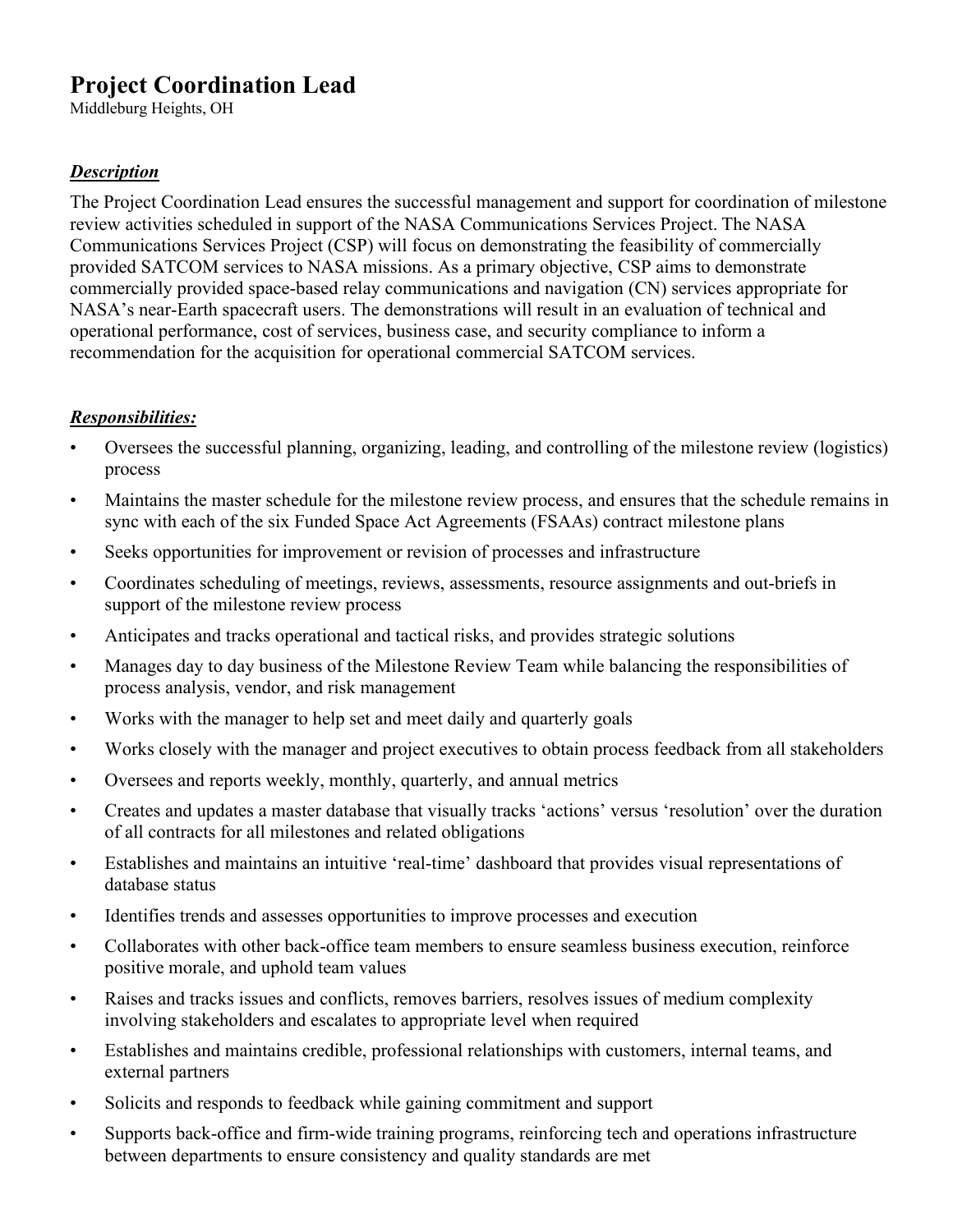- Stays up to date on industry regulations, trends, and technology
- Works closely with management team to ensure all operational, administrative, and compliance functions within the project are being properly executed in accordance with security best practices
- Addresses operational concerns and issues, monitoring overall processes effectiveness and partner satisfaction

#### *Requirements*

- **US CITIZENSHIP OR VALID GREEN CARD REQUIRED**
- Bachelor's degree or experience equivalent
- Two years of relevant project coordination experience
- Two years of experience developing and implementing operational procedures and policies
- Two years of experience analyzing training needs/requirements

#### *Preferences*

- Experience with satellite communications/NASA
- Project Management Professional (PMP) certification

## *About Us*

ZIN Technologies, Inc. is a federal contractor and an award-winning AS 9100 registered small, disadvantaged business (SDB) headquartered in Northeast Ohio. Established in 1957, ZIN is a leader in providing advanced engineering services and product development solutions for NASA, DoD, and private industry.

ZIN provides full lifecycle development of aerospace systems including design, development, engineering, integration, test, evaluation, orbital operations, systems modeling, simulation, verification, and validation. The flight hardware lifecycle spans concept definition, design, development, fabrication, verification, integration, launch, operations, and data processing.

We offer expertise in multi-discipline engineering, system and product development, production, and research and technology development. ZIN'S engineering capabilities include systems, mechanical, electrical, fluids, propulsion, structural, thermal, integration and test.

ZIN has a strong heritage in the areas of Space Operations including payload operations, space communications, navigation, and network reconfigurable testbed. ZIN supports exploration systems (ORION, SLS, ISS, commercial vehicles) and space technologies (advanced communications, power, propulsion, cryogenics).

Our award-winning 200+ person organization consists of scientists, engineers, designers, and technicians. ZIN employs an integrated performance-based management approach, providing experienced people, proven processes and tools and exceptional cost, schedule, and technical performance while identifying and managing program and project risks.